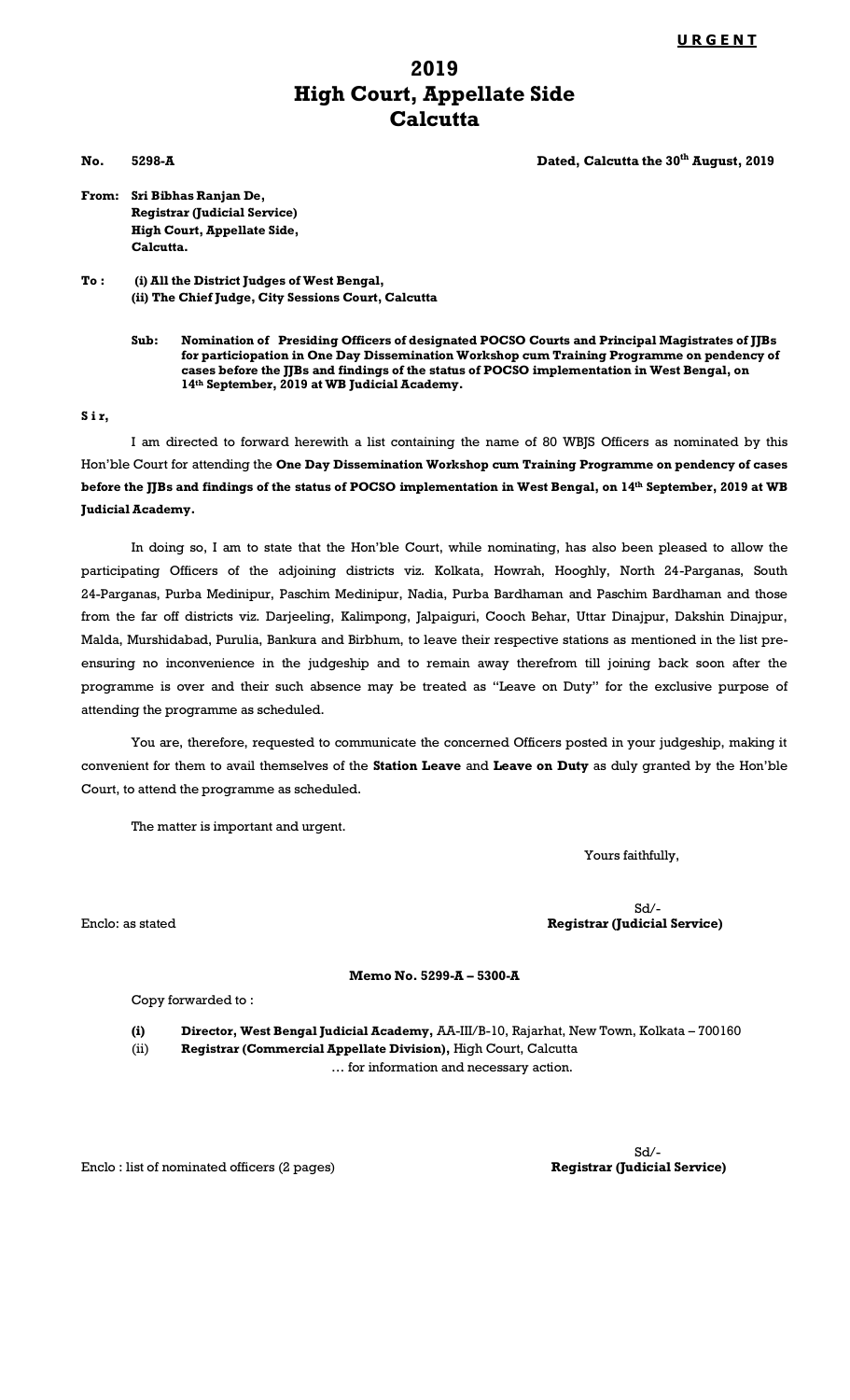## **LIST OF OFFICERS NOMINATED FOR ATTENDING ONE DAY DISSEMINATION WORKSHOP CUM TRAINING PROGRAMME ON PENDENCY OF CASES BEFORE THE JJBs AND FINDINGS OF THE STATUS OF POCSO IMPLEMENTATION IN WEST BENGAL AT WEST BENGAL JUDICIAL ACADEMY ON 14.09.2019**

|                                                             | SI.<br>No. | Name of the Officer with Present Posting                                                                                        |
|-------------------------------------------------------------|------------|---------------------------------------------------------------------------------------------------------------------------------|
| <b>ONE DAY DISSEMINATION</b>                                | 1.         | Smt. Shukla Sengupta, Judge, Bench-2, City Sessions Court, Calcutta                                                             |
| <b>WORKSHOP CUM</b>                                         | 2.         | Sri Manas Ranjan Sanyal, Additional District & Sessions Judge, 2 <sup>nd</sup> Court, Chinsurah,                                |
| <b>TRAINING PROGRAMME</b>                                   | 3.         | Hooghly<br>Sri Gopal Chandra Karmakar, Additional District & Sessions Judge, 1st Court,                                         |
| <b>ON PENDENCY OF CASES</b>                                 | 4.         | Serampore, Hooghly<br>Sri Nandadulal Kalapahar, Additional District & Sessions Judge, Chandannagar,                             |
| <b>BEFORE THE JJBs AND</b>                                  | 5.         | Hooghly<br>Sri Rabindra Nath Malik, Additional District & Sessions Judge, 1st Court, Arambagh,                                  |
| <b>FINDINGS OF THE STATUS</b>                               | 6.         | Hooghly<br>Sri Sanjib Dey, Additional District & Sessions Judge, 2 <sup>nd</sup> Court, Sadar, Howrah                           |
| OF POCSO                                                    | 7.         | Smt. Sumitra Ray, Additional District & Sessions Judge, 2nd Court, Barasat, North 24-                                           |
| <b>IMPLEMENTATION IN</b>                                    | 8.         | Parganas<br>Sri Jitendra Gupta, Additional District & Sessions Judge, 1st Court, Barrackpore, North                             |
| <b>WEST BENGAL</b>                                          |            | 24-Parganas                                                                                                                     |
|                                                             | 9.         | Sri Bidyut Kumar Ray, Additional District & Sessions Judge, 1st Court, Bongaon, North<br>24-Parganas                            |
|                                                             | 10.        | Sri Priyabrata Dutta, Additional District & Sessions Judge, Basirhat, North 24-Parganas                                         |
|                                                             | 11.        | Smt. Sonia Majumder, Additional District & Sessions Judge, 2 <sup>nd</sup> Court, Alipore, South<br>24-Parganas                 |
| Date: 14.09.2019                                            | 12.        | Sri Paresh Chandra Karmakar, Additional District & Sessions Judge, Baruipur, South<br>24-Parganas                               |
|                                                             | 13.        | Sri Asutosh Kumar Singh, Additional District & Sessions Judge, Diamond Harbour,                                                 |
|                                                             | 14.        | South 24-Parganas<br>Sri Plaban Mukherjee, Additional District & Sessions Judge, 1st Court, Kakdwip, South                      |
| Venue:                                                      | 15.        | 24-Parganas<br>Sri Jimut Bahan Biswas, Additional District & Sessions Judge, 1st Court, Sealdah, South                          |
| <b>West Bengal Judicial</b>                                 | 16.        | 24-Parganas<br>Syed Neyazuddin Azad, Additional District & Sessions Judge, 2 <sup>nd</sup> Court, Sadar, Purba                  |
| Academy,                                                    |            | Bardhaman                                                                                                                       |
| AA-III/B-10, Rajarhat,                                      | 17.        | Sri Tapan Kumar Mondal, Additional District & Sessions Judge, Kalna, Purba<br>Bardhaman                                         |
| New Town, Kolkata-160                                       | 18.        | Sri Sandip Chaudhuri, Additional District & Sessions Judge, 1st Court, Katwa, Purba<br>Bardhaman                                |
|                                                             | 19.        | Neyaz Alam, Additional District & Sessions Judge, 2 <sup>nd</sup> Court, Asansol, Paschim<br>Bardhaman                          |
|                                                             | 20.        | Smt. Chandrani Mukherjee (Banerjee) Additional District & Sessions Judge, 1st Court,                                            |
| For further information, the                                | 21.        | Durgapur, Paschim Bardhaman<br>Sri Manas Basu, Additional District & Sessions Judge, 2 <sup>nd</sup> Court, Krishnanagar, Nadia |
| officers may contact West<br><b>Bengal Judicial Academy</b> | 22.        | Sri Subhradip Mitra, Additional District & Sessions Judge, Ranaghat, Nadia                                                      |
|                                                             | 23.        | Sri Somnath Bhattacharya, Additional District & Sessions Judge, Tehatta, Nadia                                                  |
|                                                             | 24.        | Smt. Yogita Gourisaria, Additional District & Sessions Judge, Nabadwip, Nadia                                                   |
|                                                             | 25.        | Sri Umesh Singh, Additional District & Sessions Judge, Kalyani, Nadia                                                           |
|                                                             | 26.        | Sri Lokesh Pathak, Additional District & Sessions Judge, 2 <sup>nd</sup> Court, Tamluk, Purba                                   |
|                                                             | 27.        | Medinipur<br>Sri Bikash Banik, Additional District & Sessions Judge, 1st Court, Contai, Purba                                   |
|                                                             | 28.        | Medinipur<br>Sri Himadri Sankar Ghosh Hazra, Additional District & Sessions Judge, Haldia, Purba                                |
|                                                             | 29.        | Medinipur<br>Smt. Nabanita Ray, Additional District & Sessions Judge, 2 <sup>nd</sup> Court, Sadar, Paschim                     |
|                                                             | 30.        | Medinipur<br>Sri Dilip Kumar Das, Additional District & Sessions Judge, Ghatal, Paschim Medinipur                               |
|                                                             | 31.        | Nayyar Azam Khan, Additional District & Sessions Judge, 1st Court, Jhargram, Paschim                                            |
|                                                             | 32.        | Medinipur<br>Sri Arun Kiran Bandyopadhyay, Additional District & Sessions Judge, 2 <sup>nd</sup> Court, Sadar,<br>Bankura       |
|                                                             | 33.        | Ataur Rahaman, Additional District & Sessions Judge, Bishnupur, Bankura                                                         |
|                                                             | 34.        | Sri Utpal Mishra, Additional District & Sessions Judge, Khatra, Bankura                                                         |
|                                                             | 35.        | Sri Diptendra Nath Mitra, Additional District & Sessions Judge, 2 <sup>nd</sup> Court, Sadar,<br>Birbhum                        |
|                                                             | 36.        | Sri Kallol Kumar Das, Additional District & Sessions Judge, Bolpur, Birbhum                                                     |
|                                                             | 37.        | Sri Sudipta Bhattacharjee, Additional District & Sessions Judge, Rampurhat, Birbhum                                             |